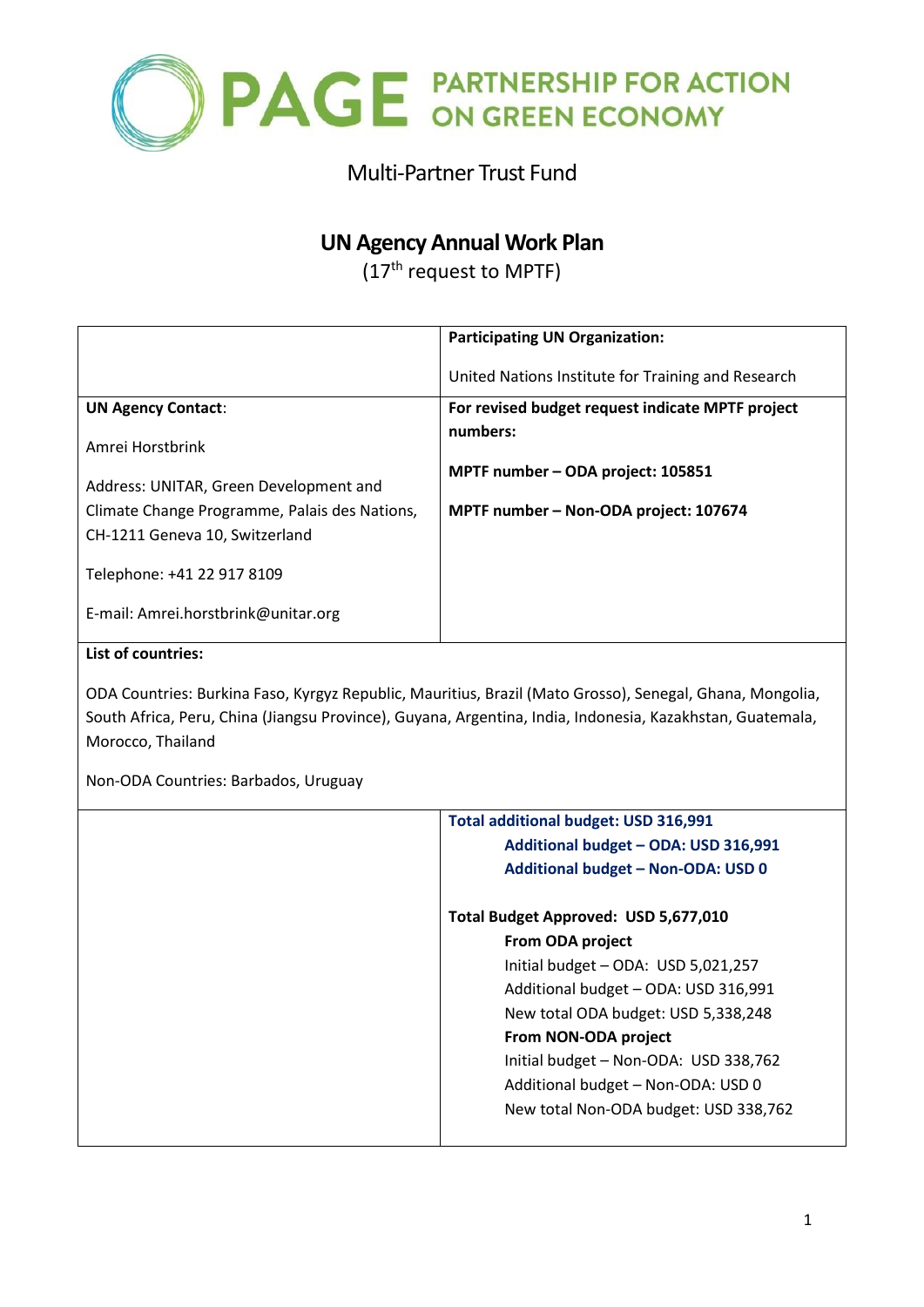| <b>Duration</b>                    |
|------------------------------------|
| Project Start Date: June 2017      |
| Project End Date: 31 December 2022 |
| Total duration (in months): 66     |
|                                    |

| <b>SIGNATURES</b>                                                                                   |  |  |  |  |  |
|-----------------------------------------------------------------------------------------------------|--|--|--|--|--|
| <b>Participating UN Organization</b>                                                                |  |  |  |  |  |
| Name of Representative: Angus Mackay, Director, Division for Planet; Manager, Green Development and |  |  |  |  |  |
| Climate Change Programme                                                                            |  |  |  |  |  |
| Signature                                                                                           |  |  |  |  |  |
| Name of Agency: United Nations Institute for Training and Research                                  |  |  |  |  |  |
| Date & Seal 12 August 2021                                                                          |  |  |  |  |  |
| <b>Management Board</b>                                                                             |  |  |  |  |  |
| Name: Vic van Vuuren, Director, Enterprises Department, ILO                                         |  |  |  |  |  |
| Signat                                                                                              |  |  |  |  |  |
| Chair, PAGE Management Board                                                                        |  |  |  |  |  |
| 19 August 2021 Genever<br>Date & Seal                                                               |  |  |  |  |  |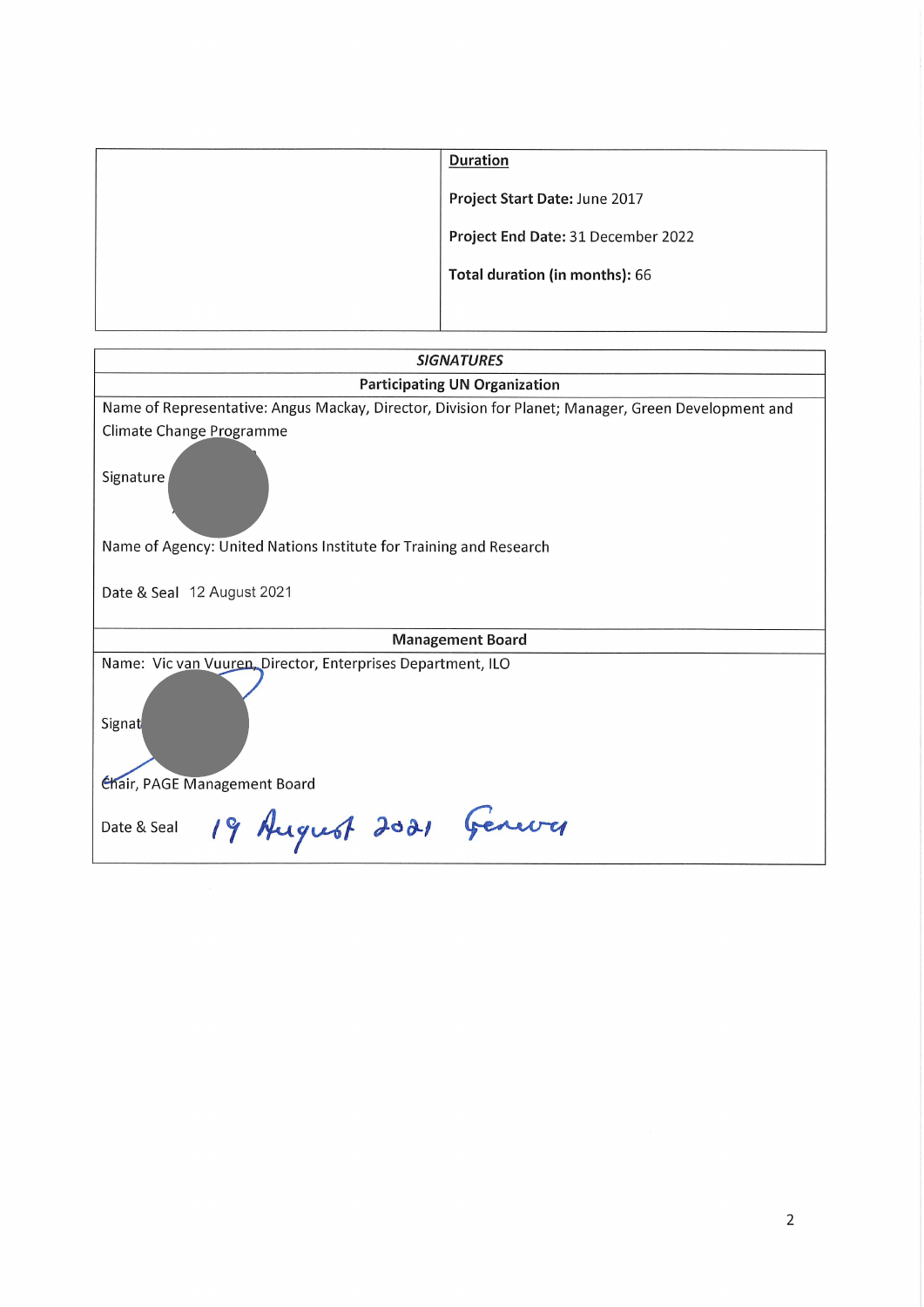# Annex 1: UN Agency Work Plan – United Nations Institute for Training and Research (UNITAR)

# **A. ODA-Project**

The following outputs and activities describe how UNITAR will contribute to the Results Framework of PAGE from the ODA project.

**Activities under 2020-2021 Workplan (PART IV for 2020 – 2021 work plan)**

**Outcome 1 Countries have reinforced and integrated inclusive green economy (IGE) goals targets into SDG aligned national economic and development planning through multi-stakeholder collaboration.**

**Total direct costs: USD 5,000**

Output 1.1 - IGE diagnostics, assessments, and policy analysis undertaken (USD 5,000)

### **Morocco**

Support the cross sectoral COVID-19 policy analysis led by UNIDO by conducting research and collecting information from national stakeholders and partner agencies during capacity-building activities, sharing outputs with partners, and providing key inputs for policy recommendations on capacity-building

*Total direct cost: USD 5,000 Tentative date of completion: December 2021*

**Outcome 3 Individual, institutional and planning capacities for Inclusive Green Economy (IGE) action strengthened at the national and global level.**

**Total direct costs: USD 9,000**

Output 3.1 – Capacity development support delivered to national institutions (USD 9,000)

### **Morocco**

Organize a two-day online training on Green Economy with a focus on recovery from impacts of the COVID-19 pandemic

*Total direct cost: USD 9,000*

*Tentative date of completion: December 2021*

**Activities under Additional Support for Green Recovery - Workplan 2021-2022**

**Outcome 1 Countries have reinforced and integrated inclusive green economy (IGE) goals targets into SDG aligned national economic and development planning through multi-stakeholder collaboration.**

**Total direct costs: USD 80,000**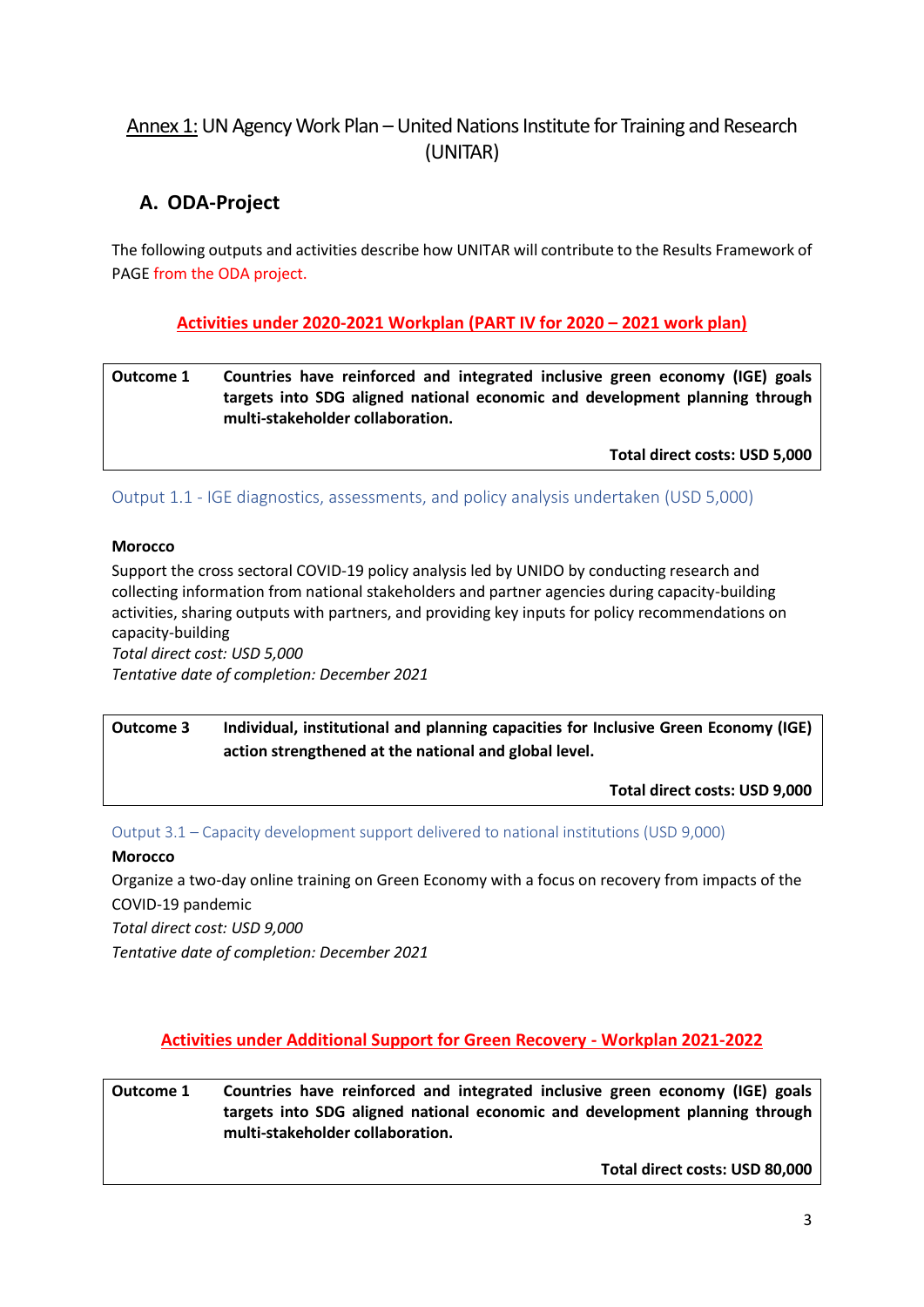### Output 1.1 - IGE diagnostics, assessments, and policy analysis undertaken (USD 80,000)

#### **Cross-country support provided at global level: PAGE Economic Policy Advisory Group**

Hire and coordinate international economists and an international think tank to provide targeted support on economics to 5 PAGE countries and contribute substantively to the work of the PAGE Economic Policy Advisory Group.

*Total direct cost: USD 70,000*

*Tentative date of completion: December 2022*

#### **Cross-country support provided at global level: PAGE Economic Policy Advisory Group**

Hire and coordinate a national think tank from a UNITAR-led country to provide an analysis of national economic transformation, particularly key areas at a macroeconomic level that PAGE can support to achieve policy changes in national economic and planning, and provide substantive support to the PAGE Economic Policy Advisory Group *Total direct cost: USD 10,000*

*Tentative date of completion: December 2022*

### **Outcome 3 Individual, institutional and planning capacities for Inclusive Green Economy (IGE) action strengthened at the national and global level.**

**Total direct costs: USD 76,000**

### Output 3.1 – Capacity development support delivered to national institutions (USD 50,000)

#### **Morocco**

Lead the development of a training programme on green finance, fiscal reform, green economy and trade, green building and sustainable infrastructure targeting staff from government ministries and stakeholders from private sector and trade unions. Coordinate and collect technical inputs from PAGE partner agencies for content and sectoral focus.

*Total direct cost: USD 50,000*

*Tentative date of completion: June 2022*

## Output 3.3 – Global and regional leadership and training programs and packages developed and delivered for individuals and institutions (USD 26,000)

#### **Global: Global Recovery Observatory**

Deliver a series of online workshops with regional and/or thematic focus to raise awareness about the Global Recovery Observatory's utility and inform potential local applications as part of countries' annual workplanning

*Total direct cost: USD 26,000 Tentative date of completion: June 2022*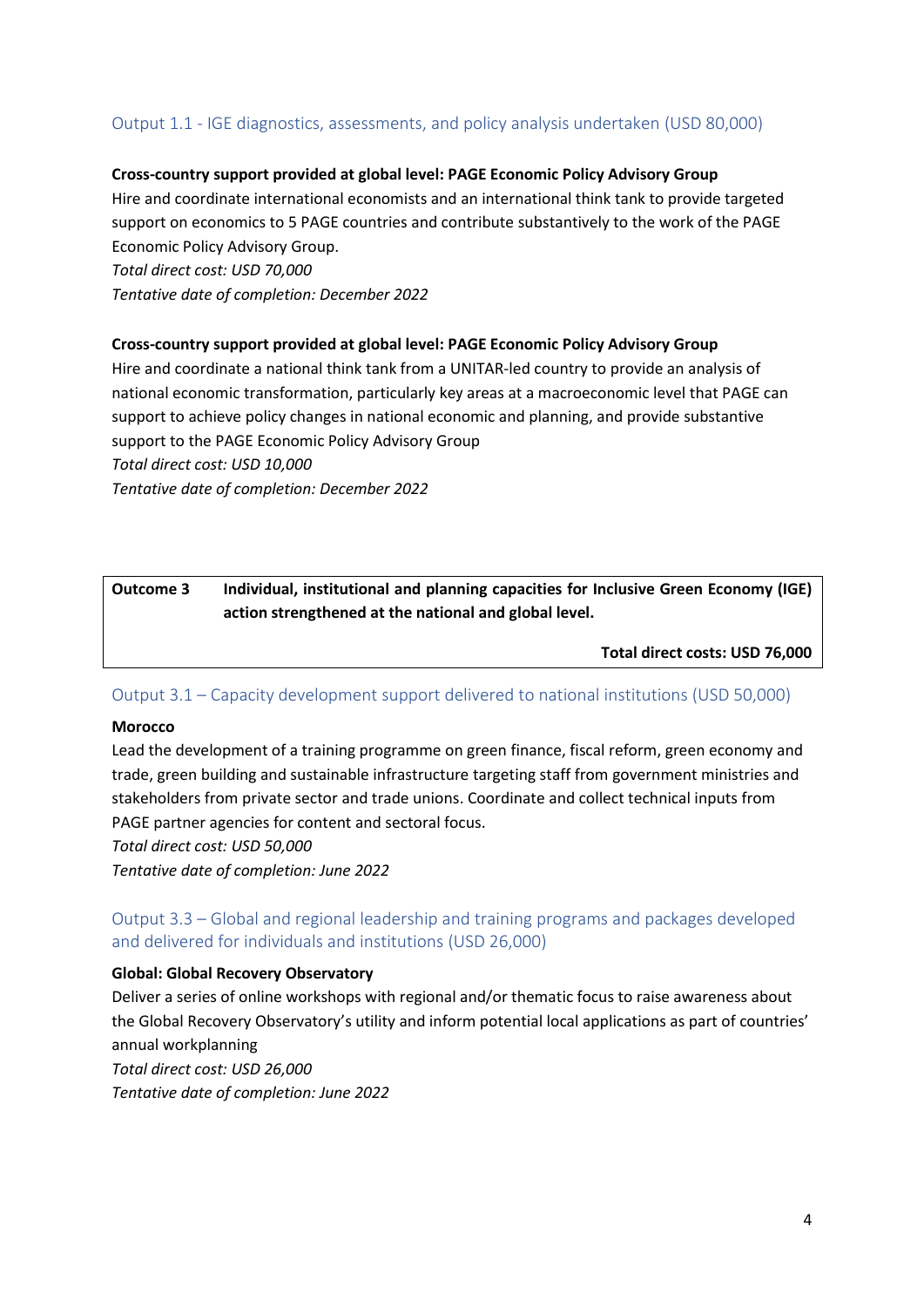**Outcome 4 Countries have improved their knowledge base for advancing IGE**

**Total direct costs: USD 4,000** 

Output 4.1 – IGE knowledge products generated and shared through North-South-South collaboration (USD 4,000)

#### **Global: Global Recovery Observatory**

Produce a short video primer to communicate the utility of the Global Recovery Observatory's and support outreach *Total direct cost: USD 4,000 Tentative date of completion: January 2022*

#### **Project management**

 **Total direct costs: USD 122,253**

#### **Monitoring and reporting on PAGE progress and results**

Contribute consultant time to the overall coordination of the Economic Policy Advisory Group by organizing regular meetings, providing substantive input to the work of the Group including research and data on IGE, preparing summary reports of the meetings and presentations, supporting the engagement with think tanks and facilitating the coordination between PAGE Country Teams, RCO Economists, and the Advisory Group *Total direct cost: USD 22,253 Tentative date of completion: December 2022*

#### **Targeted Technical Assistance provided by UNITAR**

*Total direct cost: USD 100,000*

### **Sub-total Project Costs (**under the ODA project)**: USD 296,253**

**Indirect Support Costs: USD 20,738**

**Total Costs ODA: USD 316,991**